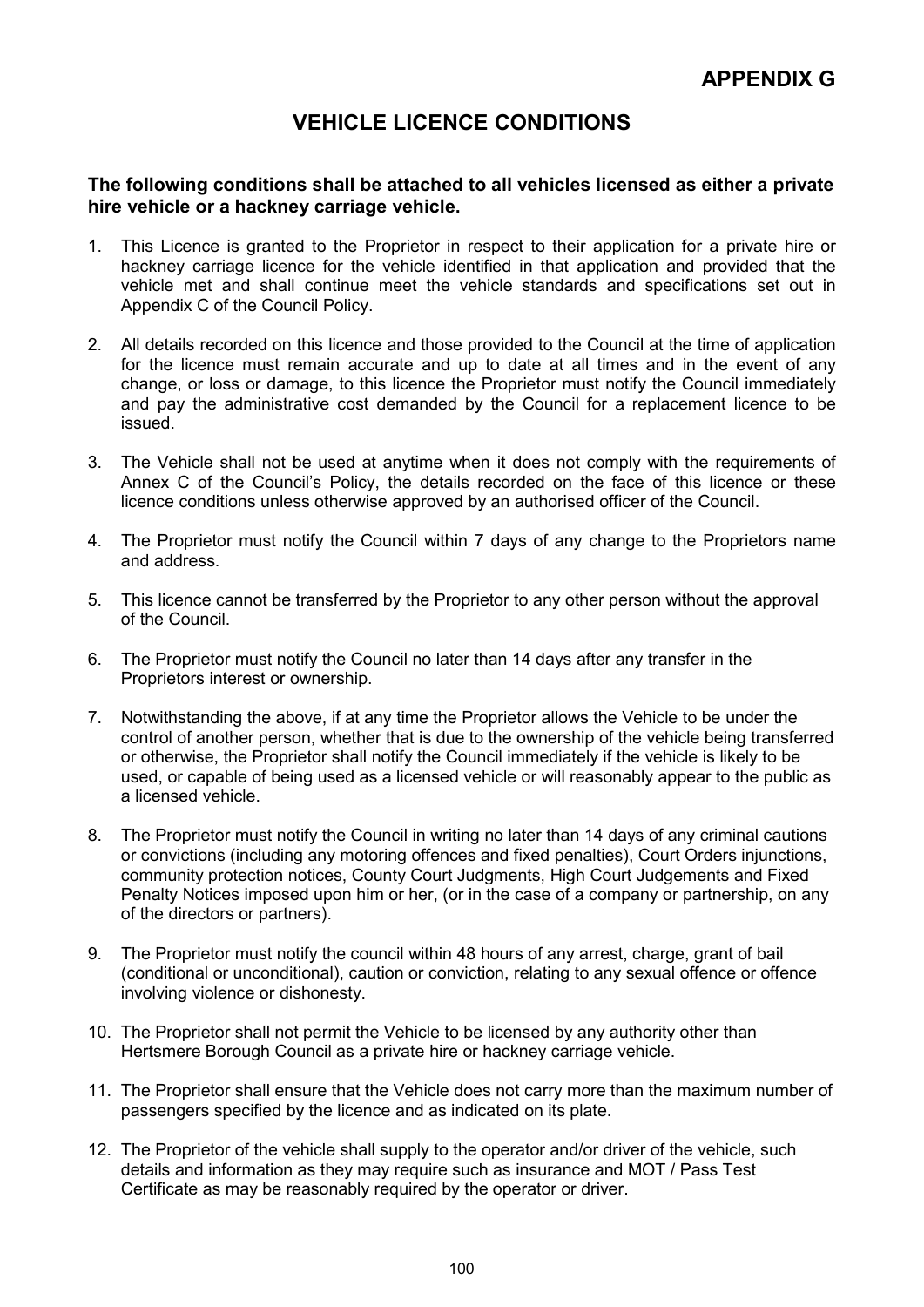- 13. The Proprietor shall not permit the Vehicle to be used at any time by a driver, nor despatched by an operator at any time when the Proprietor knows, or should know, that the Vehicle is not in compliance with any statutory provision or licence condition.
- 14. If at any time the Proprietor of the Vehicle does not intend to use the Vehicle for the purpose for which it is licensed for a period of 28 days or more, the Proprietor shall notify the Council and shall, if requested, return the licence plates.

# Display of Plates

- 15. The Proprietor must ensure that the Plate provided to them by the Council that identifies the Vehicle as licensed vehicle shall be affixed externally to the rear of the Vehicle, on or adjacent to the rear bumper, or in such other position as may be approved or directed by the Council, so as be distinctly visible and readable by the public.
- 16. The Proprietor shall not cause or permit the Vehicle to be used without the plate affixed to it in the manner outlined above or at any time when the plate is in such condition that any figure or identifying feature is illegible.
- 17. The proprietor shall ensure that the interior licence provided to them by the Council is displayed inside the vehicle in such a position so as to be visible at all times to persons conveyed in the vehicle and/or in such manner as may be directed by the Council.

## **Insurance**

- 18. The Proprietor shall ensure that at all times the vehicle, its driver and any passengers conveyed are covered by a policy of insurance which satisfies the requirements of Part VII of the Road Traffic Act 1988 for hire and reward and where the vehicle is a:
	- a. Private hire vehicle, it is covered for the activity of private hire only
	- b. Hackney carriage it is covered for the purpose of public hire.
- 19. The Proprietor must produce the certificate of insurance within 72 hours of any request by an officer of the Council or Police officer and within 72 hours of any change to the insurance policy applicable to the Vehicle.
- 20. The Proprietor shall not cancel, nor cause or permit the cancellation of, the Vehicles insurance policy unless ensuring that the vehicle is not used for licensed purposes.
- 21. Where the Proprietor choses to pay for a policy of insurance by instalments under an arrangement with an insurance company or broker, the Proprietor remains responsible for ensuring that the policy of insurance continues to have effect at all times in line with any agreement made unless the Vehicle ceases to be used as a licensed vehicle.
- 22. Where the Proprietor is aware, or should reasonably be aware, that the insurance certificate held has been cancelled or has expired, or is due to be cancelled or expire, the Proprietor shall ensure that the vehicle is not used for licensed purposes until a new insurance certificate has been obtained and been provided to the Council.

## Vehicle Maintenance, Condition and Damage

23. The Proprietor of the Vehicle shall ensure that at all times the Vehicle is in compliance with all relevant statutory requirements applicable to the class of vehicle to which it belongs, including, but without prejudice to the Motor Vehicle (Construction and Use) Regulations and the relevant vehicle specifications set out in Appendix C of the Councils Policy and shall not use the Vehicle at any time when the Vehicle would not pass an MOT and/or the Council's Statement of Compliance.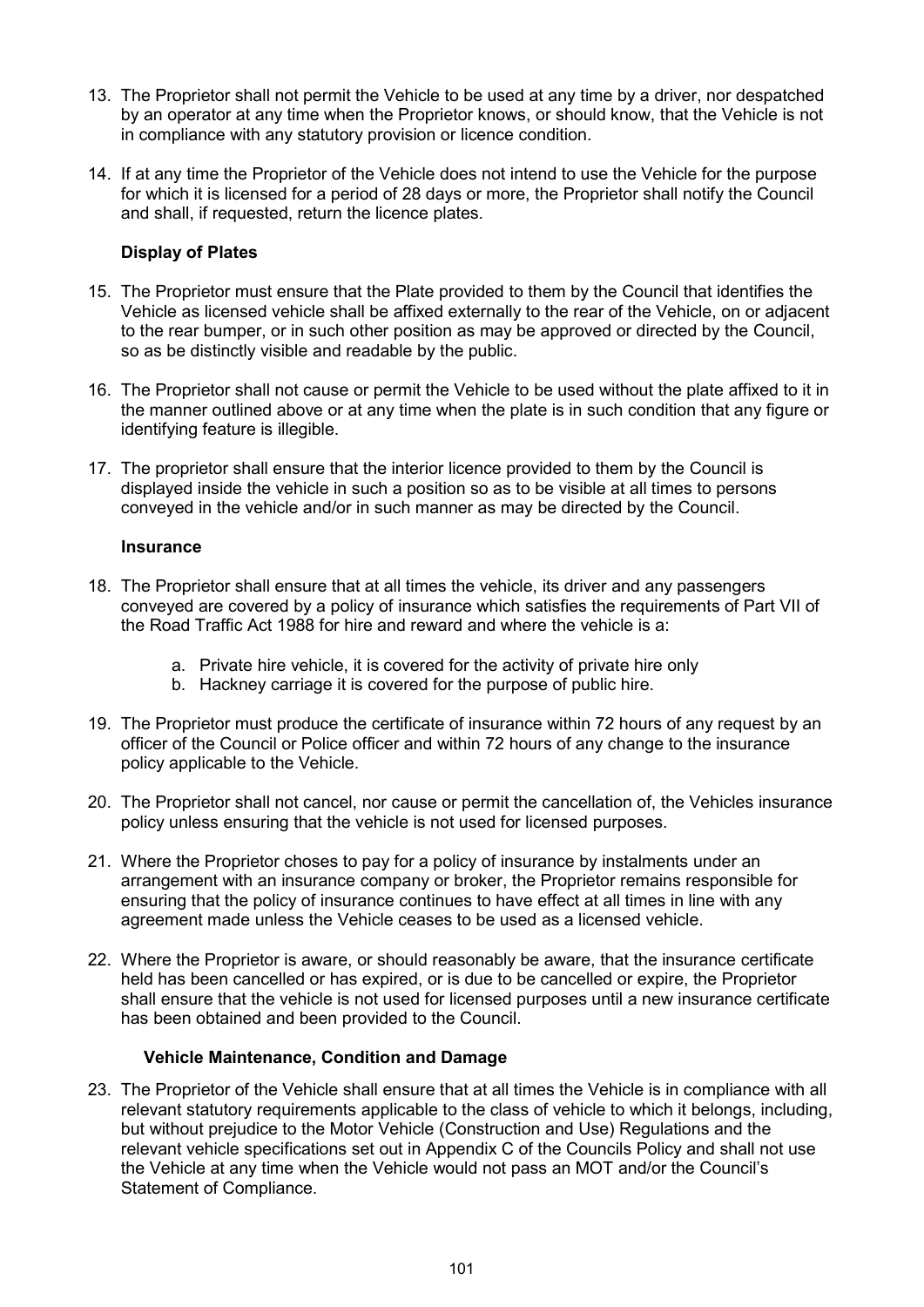- 24. No material alteration or change in the specification, design, condition, or appearance of the vehicle may be made to the vehicle once licensed without the approval of the Council.
- 25. The Proprietor must inform the Council as soon as reasonably practicable and, in any case within 72 hours, of any damage to the vehicle affecting the safety, performance or appearance of the vehicle.
- 26. The exterior of the vehicle shall be maintained in a clean and safe condition at all times and shall:
	- i. be free of dents;
	- ii. be free of visible rust;
	- iii. be free of unrepaired accident damage;
	- iv. have uniform paintwork equivalent to that applied by the manufacturer;
	- v. be maintained in an acceptable state of cleanliness,
- 27. The interior of all licensed vehicles shall be maintained in a clean and safe condition at all times. In particular, the interior of the vehicle shall:
	- vi. be free of all stains to the upholstery,
	- vii. be free of all splits and tears to the upholstery,
	- viii. be maintained in an acceptable state of cleanliness, and
	- ix. provide seats functioning in accordance with the Original Manufacturers' Specification.
- 28. All lights, doors, door locks, seat belts, boot / tail gate and locks, bonnet, hinges and catches, windows, sunroofs and hoods should be operating correctly.
- 29. The vehicle shall at all times safely carry in a reasonably accessible manner the following items, which must be maintained in a useable condition and within any expiry or recommended date:
	- a. A minimum 1kg dry powder Fire Extinguisher meeting British Standard EN3
	- b. A first aid kit meeting the requirements of BS 8599-2 (Medium Motorist First Aid Kit)
	- c. A warning triangle compliant with the Highway code.
- 30. Any radio equipment, taxi meter, PDA, Sat Nav or similar device shall not be kept in the vehicle in such manner to obscure, impair or distract the driver and must be secured in such manner to prevent it becoming loose whilst driving.
- 31. Citizen Band (CB) transmitter/receiver or similar radio scanning devices are not permitted.

## Safe storage of luggage

- 32. The boot of the vehicle shall be kept reasonably clear and suitable to carry a reasonable amount of luggage and shall contain no unnecessary items other than essential tools and / or spare parts for the reasonable maintenance and repair of the vehicle such as the storage of a spare wheel.
- 33. All luggage stored within the vehicle shall be done so safely and risk assessed to prevent any danger or injury to passengers. Where the driver of the vehicle is not the proprietor the proprietor is responsible for ensuring that the driver complies with this condition.
- 34. Luggage in the boot must not be stacked higher than the height of the rear passenger seats unless the vehicle is designed, or fitted with suitable luggage restraints or covers to prevent luggage from entering the passenger compartment.